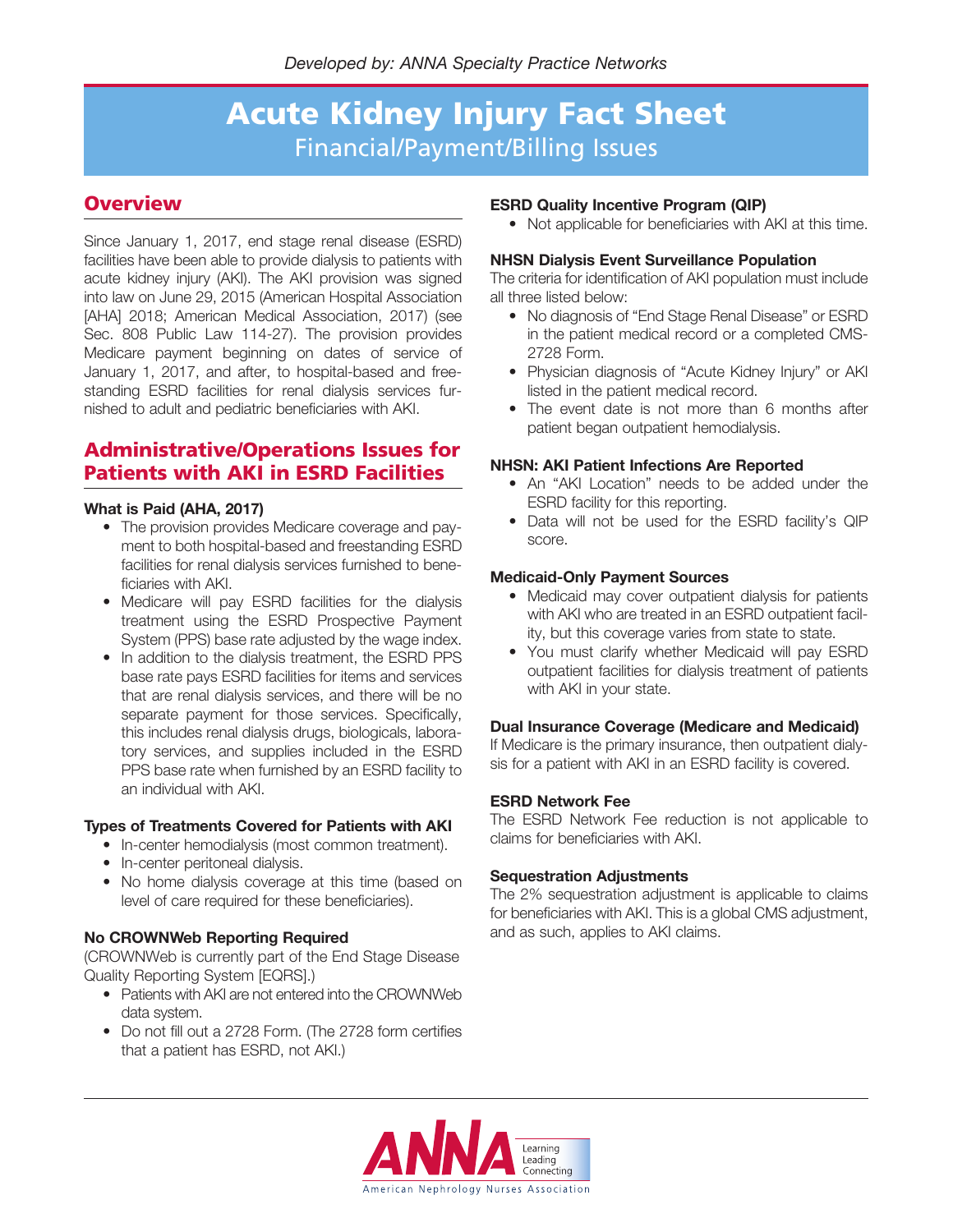# **ESRD Conditions for Coverage (CfCs) Apply**

ESRD CfCs at 42 CFR part 494 are health and safety standards that all Medicare-participating dialysis facilities must meet. These standards set baseline requirements for patient safety, infection control, care planning, staff qualifications, record keeping, and other matters to ensure all patients, including patients with ESRD and patients with AKI, receive safe and appropriate care.

#### **Low Volume Payment Adjustment (LVPA) – Patients with AKI Count**

Patients with AKI dialysis treatments count toward the LVPA threshold when determining total number of treatments provided when a facility prepares the low volume attestation to determine eligibility for the LVPA; however, claims for patients with AKI will not receive the adjustment.

### **Payment for Erythropoietin Stimulating Agents (ESAs) and the ESA Monitoring Policy for Patients with AKI**

- ESAs are included in the bundled payment amount for treatments administered to patients with AKI.
- The Non-ESRD Healthcare Common Procedure Coding System (HCPCS) should be used (J0881, J0883, J0885, J0887, and Q0138).
- The ESA monitoring policy has not yet been extended to patients with AKI receiving treatment in an ESRD facility.
- Because this policy is not applicable to these treatments, value codes used to report hemoglobin and hematocrit levels are not required when billing for ESAs.

### **Transitional Drug Add-on Payment Adjustment (TDAPA) for Patients with AKI (CR10065)**

- ESRD facilities will not be responsible for furnishing calcimimetics to individuals with AKI.
- Sensipar<sup>®</sup> (HCPCS code J0604) remains payable under Part D for AKI beneficiaries until the utilization is rolled into the bundle, at which point it will transition to the bundled payment amount.
- Parsabiv® (HCPCS code J0606) is not indicated for AKI, and, therefore, no bills should be submitted for Parsabiv in the AKI population.
- Medicare Administrative Contractors (MACs) will return to the provider any AKI claim billed with modifier AX on type of bill 72x (AKI) with condition code 84, CPT code G0491, and one of the acceptable AKI ICD-10 diagnostic codes (see below).

# **Medicare Billing Process**

# **AKI Claim Criteria**

For payment under Medicare, ESRD facilities shall report all items and services furnished to be beneficiaries with AKI by submitting the 72x type of bill with condition code 84 – Dialysis for Acute Kidney Injury (AKI) on a monthly basis.

# **Type of Bill: 72x**

- 721: Admit through Discharge Claim. For incorrect provider numbers or Medicare beneficiary identifier, a corrected bill is also submitted using code 721.
- 722: Interim First Claim.
- 723: Interim Continuing Claim.
- 724: Interim Last Claim.
- 727: Replacement of Prior Claim (to correct billing errors).
- 728: Void/Cancel of a Prior Claim.

# **Revenue Codes: 08x**

- 0821 (Hemodialysis/Composite or other rate).
- 0831 (Peritoneal Dialysis/Composite or other rate).
- 0841 (Continuous Ambulatory Peritoneal Dialysis [CAPD]/Composite or other rate). Cannot be home dialysis – Must be in-center.
- 0851 (Continuous Cycling Peritoneal Dialysis [CCPD]/Composite or other rate). Cannot be home dialysis – Must be in-center.
- The HCPCS 90999 (ESRD dialysis procedure code) will not be accepted on claims with AKI services (normally entered on the line reporting revenue code 82x for ESRD claims).

# **Condition Code 84**

Differentiates from ESRD PPS.

# **Current Procedural Terminology (CPT) Code G0491**

(All AKI claims must include HCPCS G0491.) Dialysis procedure at a Medicare-certified ESRD facility for AKI without ESRD.

# **Must Have One of the Following Diagnosis Codes:**

- N17.0 Acute kidney failure with tubular necrosis.
- N17.1 Acute kidney failure acute cortical necrosis.
- N17.2 Acute kidney failure with medullary necrosis.
- N17.8 Other acute kidney failure.
- N17.9 Acute kidney failure, unspecified.
- T79.5XXA Traumatic anuria, initial encounter.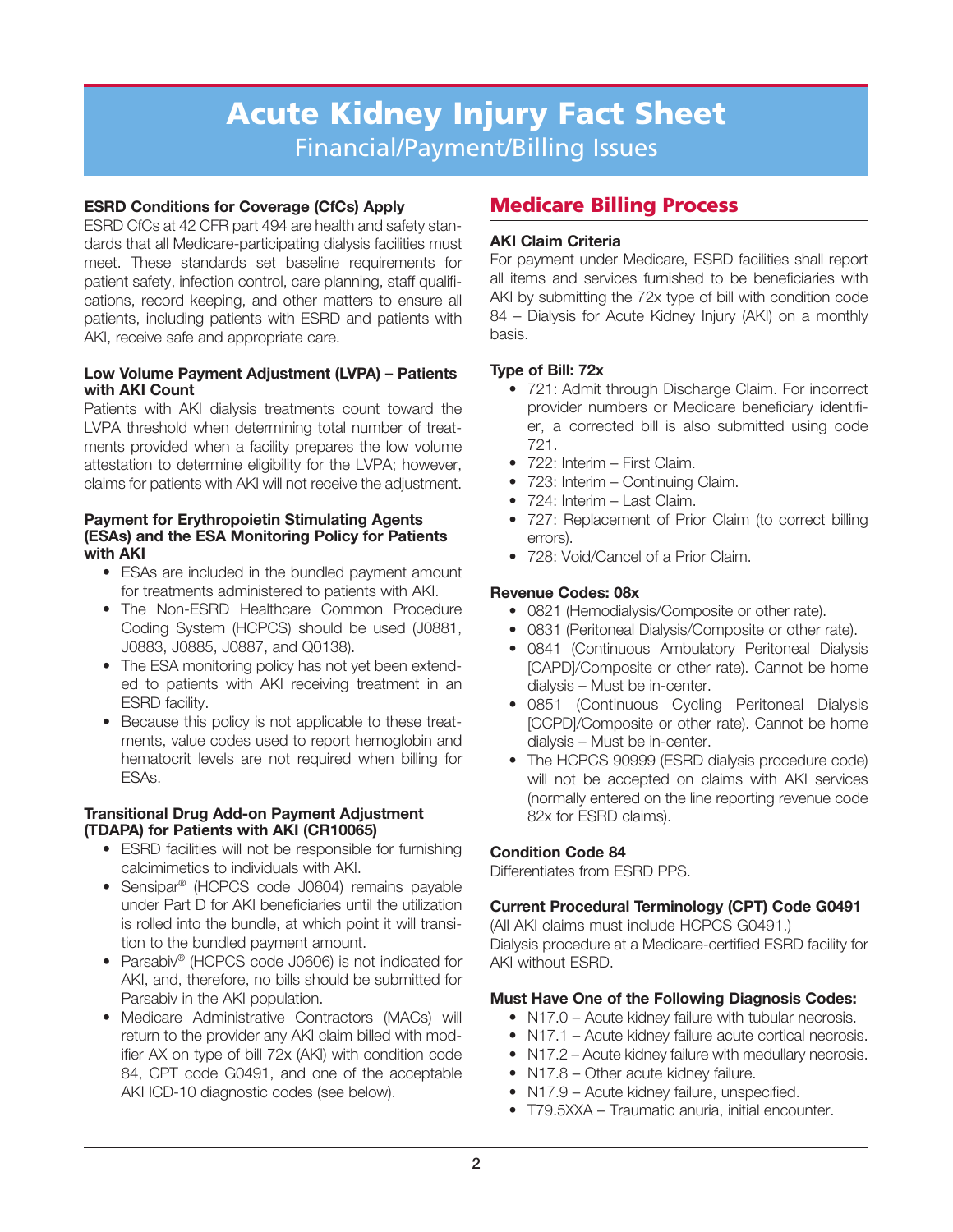- T79.5XXD Traumatic anuria, subsequent encounter.
- T79.5XXS Traumatic anuria, sequela.
- N99.0 Post-procedural (acute, chronic) renal failure.

### **HCPCS Not on Consolidated Billing List and Not Paid Separately**

J0881, J0883, J0885, J0888, Q0138

### **No Billing Limits for Treatments During a Monthly Billing Cycle**

- There will only be payment for one treatment per day except in the instance of uncompleted treatments.
- If a dialysis treatment is started (a patient is connected to the machine and a dialyzer and blood lines are used), or the in-center peritoneal dialysis exchange is attempted but the treatment is not completed for some unforeseen (but valid) reason, the facility is paid based on the full base rate. An example includes medical emergencies such as rushing a patient on dialysis to an emergency room mid-treatment. This is a rare occurrence and must be fully documented to your MAC's satisfaction.

### **ESRD Codes NOT Reported for Payment on AKI Claims**

- Value Code 48 Hemoglobin.
- Value Code 49 Hematocrit.
- A8 Weight of patient.
- A9 Height of patient.
- D5 Result of last Kt/V reading.
- Occurrence Code 51 Date of last Kt/V reading.
- Modifiers G1-G6.

# **Separately Payable Items**

- Non-renal (non-AKI) dialysis items and services are payable separately.
	- Drugs, biologicals, laboratory services, and supplies that ESRD facilities are certified to furnish, but that are neither ESRD renal dialysis services nor AKI-related dialysis services, may be paid for separately when furnished to individuals with AKI.
	- Items and services that are not considered to be renal dialysis services but are a result of AKI are payable separately.
	- Must include diagnosis codes to cover billed items.
- Vaccines: ESRD facilities may provide vaccines to beneficiaries with AKI and seek reimbursement under the applicable CMS vaccination policies discussed in Chapter 18 of the Medicare Claims Processing Manual.
- Modifier AY (non-renal-related) should not be reported on AKI claims.
- To avoid claims processing errors, ESRD facilities must perform all items and services necessary to treat patients with AKI.
- Items and services not considered to be renal dialysis services but are related to AKI are payable separately.

### **Billing for Physicians' Services for Patients with AKI**

- Physicians can bill separately for services provided to patients with AKI. CMS expects providers to follow correct coding guidelines and use the appropriate HCPCS or CPT codes for items and services provided to the patient.
- The following CPT codes are available for ESRD facilities and physicians' offices to use when billing for physicians' services provided in either an ESRD facility (place of service 65) or a physician's office (place of service 11):
	- 90935 Hemodialysis procedure with single evaluation by a physician or other qualified healthcare professional.
	- 90937 Hemodialysis procedure requiring repeated evaluation(s) with or without substantial revision of dialysis prescription.
	- 90945 Dialysis procedure other than hemodialysis (e.g., peritoneal dialysis, hemofiltration, or other continuous replacement therapies), with single evaluation by a physician or other qualified healthcare professional.
	- $\circ$  90947 Dialysis procedure other than hemodialysis (e.g., peritoneal dialysis, hemofiltration, or other continuous renal replacement therapies) requiring repeated evaluations by a physician or other qualified health care professional, with or without substantial revision of dialysis prescription.

Please note: This is not an exhaustive list. As indicated previously, CMS expects facilities and physicians' offices to bill the appropriate codes.

# **Medicare Billing**

Medicare billing is executed through a network composed of 10 regional contractors called Medicare Administrative Contractors (MACs).

- Each of these MACs does the following:
	- Process Medicare claims.
	- Enroll healthcare providers in the Medicare program.
	- Educate providers on Medicare billing requirements.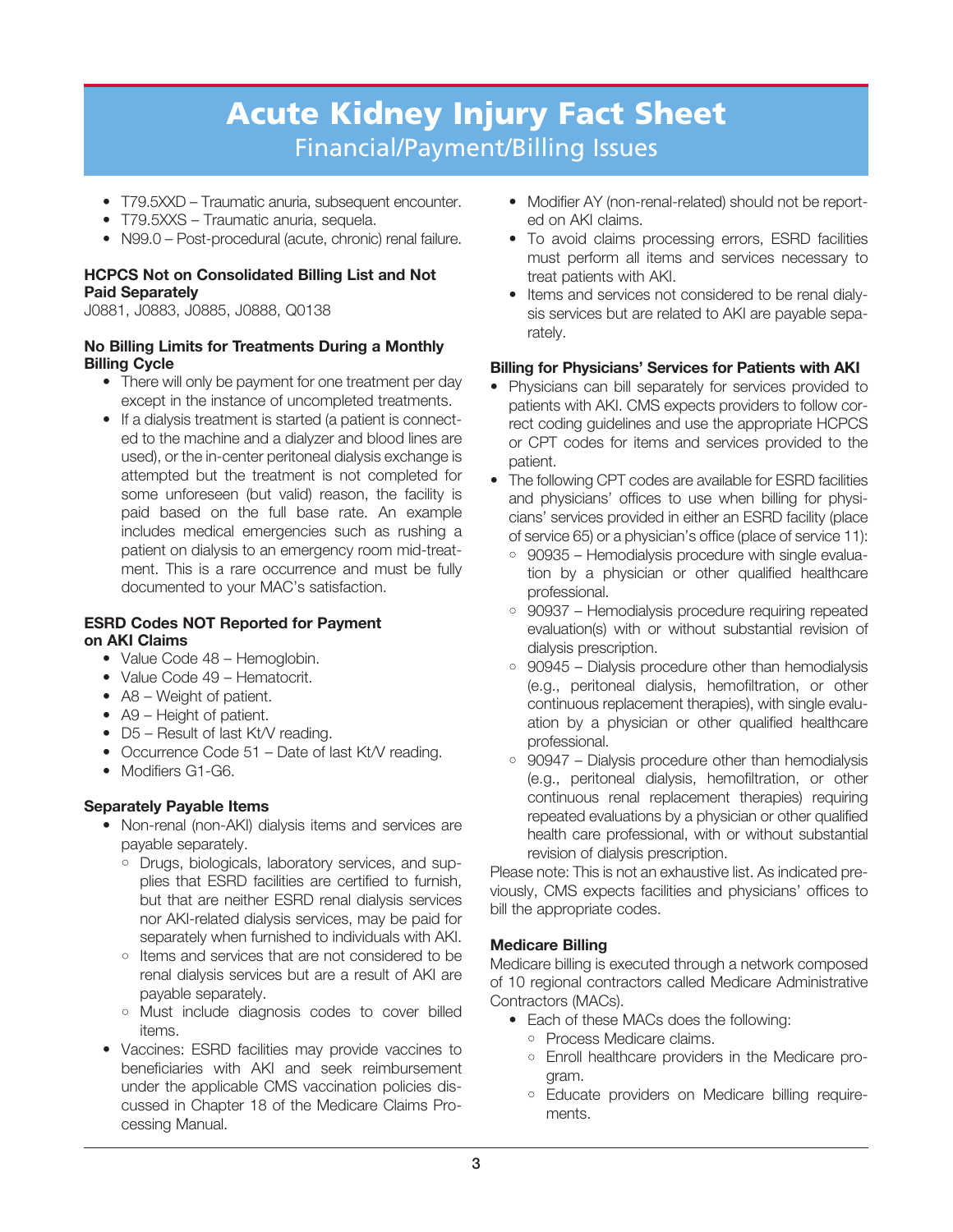- Handle claim appeals and answer beneficiary and provider inquiries.
- Find information on your local MAC.
	- Visit the CMS.gov website (https://www.cms. gov/Medicare/Medicare-Contracting/Medicare-Administrative-Contractors/Who-are-the-MACs).
	- If you have any questions, contact your MAC at their toll-free number. That number is available at https://www.cms.gov/Research-Statistics-Data-and-Systems/Monitoring-Programs/ Medicare-FFS-Compliance-Programs/Review-Contractor-Directory-Interactive-Map#wyoming
	- We encourage you to write to the medical directors of your local MAC to advocate for resolution of any problems in the management of patients with AKI.
	- We encourage you to write to the medical directors of your local MAC to advocate for resolution of any problems in the management of patients with AKI.

# **References**

- American Hospital Association (AHA). (2017). Transitional drug add-on payment adjustment (TDAPA) for patients with acute kidney injury (AKI). MLN Matters®, MM10281. https://www.cms.gov/Outreach-and-Education/ Medicare-Learning-Network-MLN/MLNMattersArticles/ Downloads/MM9598.pdf
- American Hospital Association (AHA). (2018). Changes to the end-stage renal disease (ESRD) facility claim (type of bill 72x) to accommodate dialysis furnished to beneficiaries with acute kidney injury (AKI). MLN Matters®, MM9598 Revised. https://www.cms.gov/Outreach-and-Education/ Medicare-Learning-Network-MLN/MLNMattersArticles/ Downloads/MM9598.pdf
- American Medical Association. (2017). Implementation of changes in the end-stage renal disease (ESRD) prospective payment system (PPS) and payment for dialysis furnished for acute kidney injury (AKI) in ESRD facilities for calendar year (CY) 2017. MLN Matters®, MM9807. https:// www.cms.gov/Outreach-and-Education/Medicare-Learning-Network-MLN/MLNMattersArticles/Downloads/ mm9807.pdf
- NHSN. (2010). Updated surveillance definition for identifying acute kidney Injury (AKI) patients. https://www.cdc.gov/ nhsn/pdfs/dialysis/aki-definition-508.pdf

# **Additional Resources**

- Centers for Medicare & Medicaid Services (CMS). (2021). Medicare claims processing manual. https://www.cms. gov/regulations-and-guidance/guidance/manuals/down loads/clm104c18pdf.pdf
- Centers for Medicare & Medicaid Services (CMS). (2017). Implementation of changes in the end-stage renal disease (ESRD) prospective payment system (PPS) and payment for dialysis furnished for acute kidney injury (AKI) in ESRD facilities for calendar year (CY) 2018. https://www.cms. gov/Regulations-and-Guidance/Guidance/Transmittals/ 2017Downloads/R237BP.pdf
- Holding, G. (2015). H.R.1295 Trade preferences extension act of 2015. (Sec. 808 Public Law 114-27). https://www.congress.gov/bill/114th-congress/house-bill/1295/ text#tocHEE69B51CC87340E2B2AB6A4FA73D2A82
- Noridian Healthcare Solutions. (2021). Acute kidney injury (AKI) coverage and billing. https://med.noridianmedicare.com/ web/jfa/provider-types/esrd/acute-kidney-injury-aki